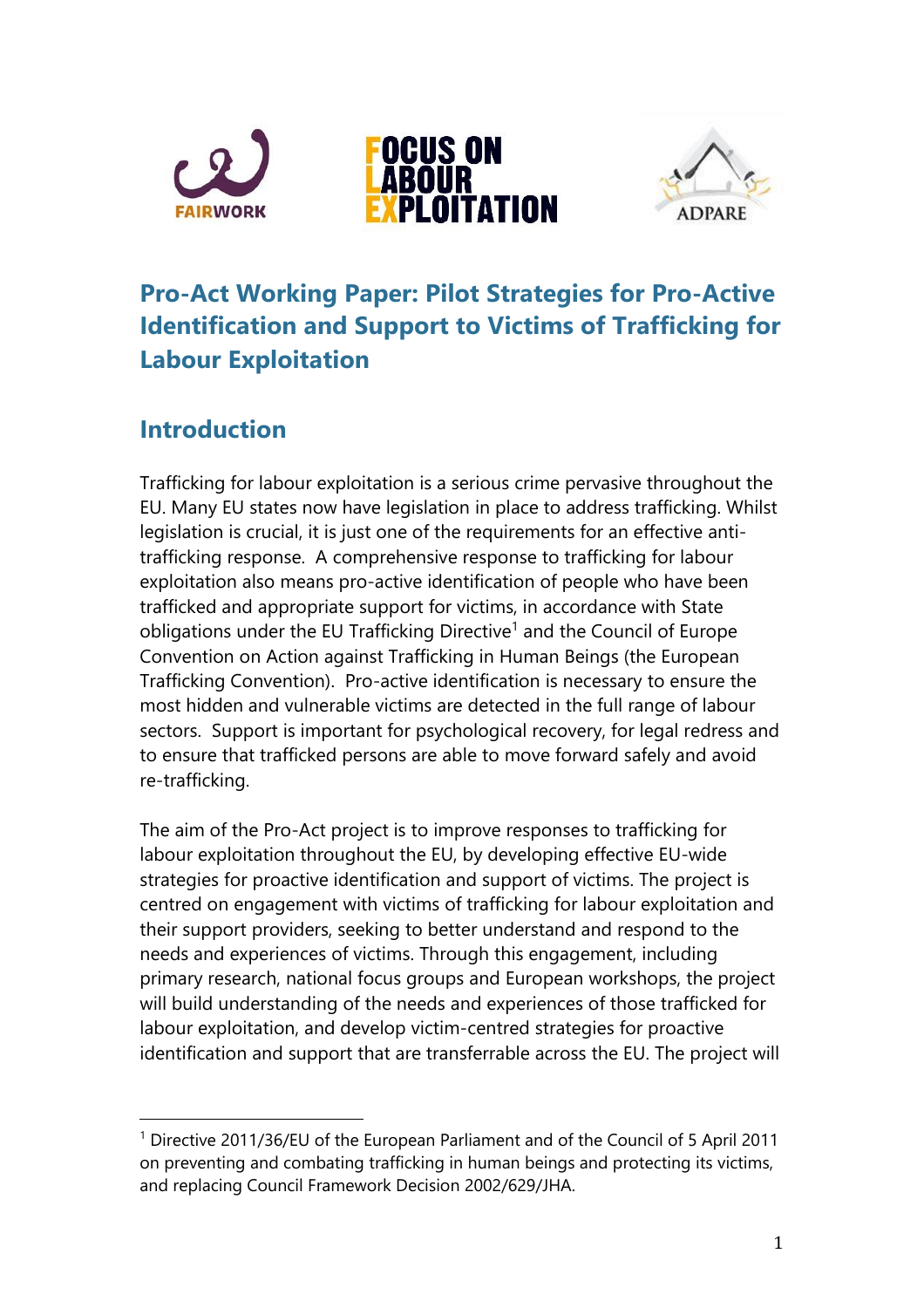also deepen networks within and between key stakeholders across the EU for improved coherence in approaches and increased cooperation.

The project has three NGO partners based in the Netherlands (FairWork), the UK (FLEX) and Romania (ADPARE), each with expertise in their national contexts. Since the beginning of the project in October 2014, each partner has undertaken research to map the situation in their national context regarding identification and support of trafficked persons. In particular, the research has focused on how trafficked persons themselves experience and assess identification and support processes .

In this working paper we set out the main findings from this national research, including good practice and gaps, together with recommendations for change. These findings provide the basis for the development of strategies to improve the pro-active identification and support to persons trafficked for labour exploitation, which will be piloted over six months in each of the partner countries. Proposed strategies are set out in this paper, for further discussion and input from participants at the Pro-Act European Workshop. Expert views and input on the Working Paper gathered at this Workshop, will ensure that Pro-Act partners can implement solid pilot strategies in the next phase of the Project.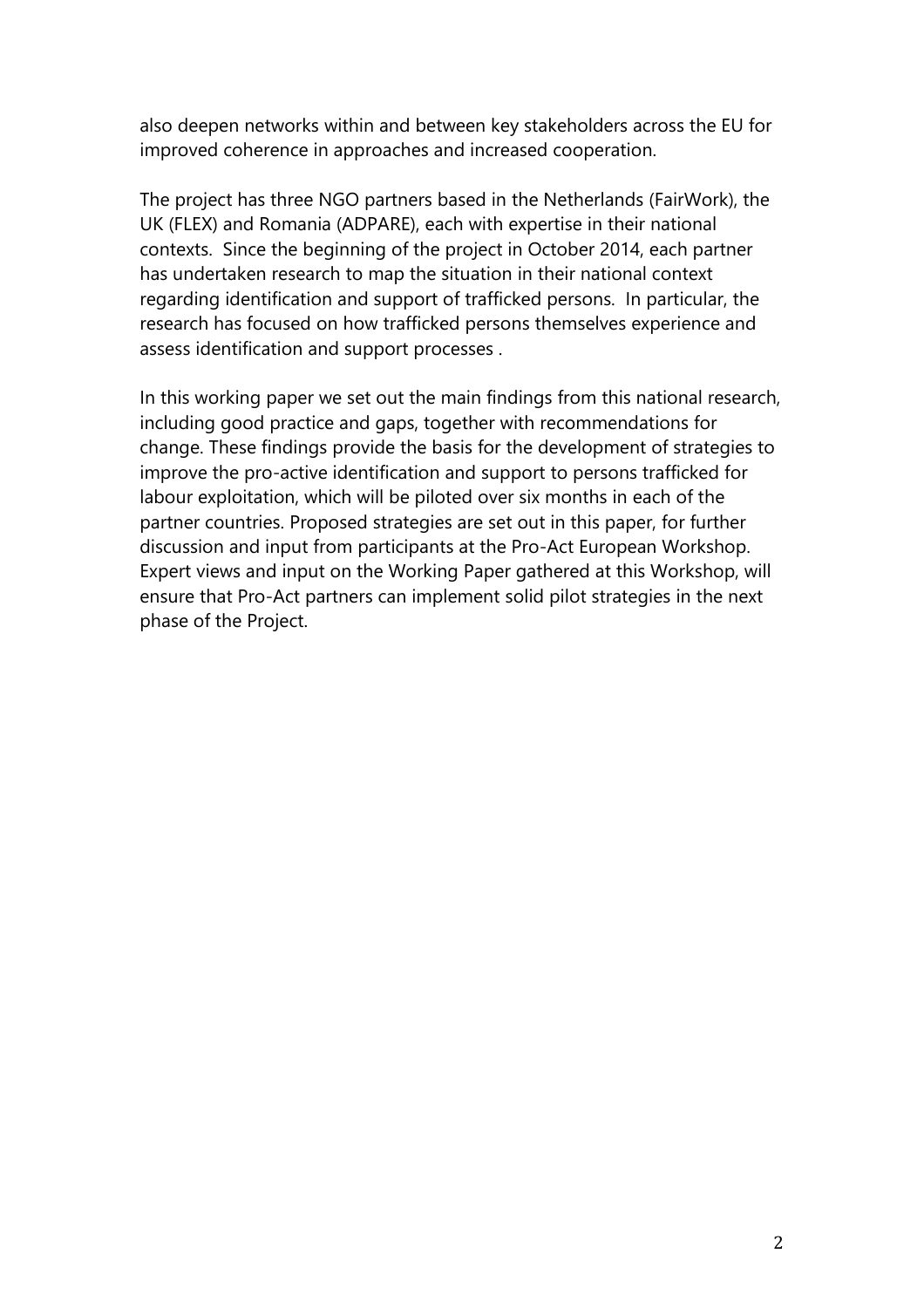# **Project Structure**

The Pro-Act project takes place over two years, and includes the following key activity phases:

| <b>Month</b>                             | <b>Activity</b>                                                                                                                                                                        |
|------------------------------------------|----------------------------------------------------------------------------------------------------------------------------------------------------------------------------------------|
| <b>October 2014 -</b><br><b>May 2015</b> | Conduct of <b>national research</b> that identifies gaps and<br>good practice in proactive identification and support                                                                  |
| <b>June 2015</b>                         | Development of proposed <b>strategies</b> for improved<br>identification and support                                                                                                   |
| <b>July 2015</b>                         | <b>EU Workshop</b> to review and develop pilot strategies                                                                                                                              |
| <b>August 2015 -</b><br>January 2016     | National <b>pilot trials</b> on the implementation of<br>proactive identification and support strategies                                                                               |
| February 2016                            | <b>Report</b> on pilot trial outcomes                                                                                                                                                  |
| April 2016                               | <b>EU Workshop</b> to review pilot trial results and finalise<br>piloted strategies                                                                                                    |
| April 2016 - July<br>2016                | Preparation of project report outlining piloted and<br>recommended EU strategies for proactive<br><b>identification and support</b> for persons trafficked for<br>labour exploitation. |
| 2016                                     | <b>June 2016 – August   Dissemination</b> of project results and EU<br>recommended strategies, including development of<br>dissemination tools (booklet and video)                     |
| September 2016                           | Project closing conference                                                                                                                                                             |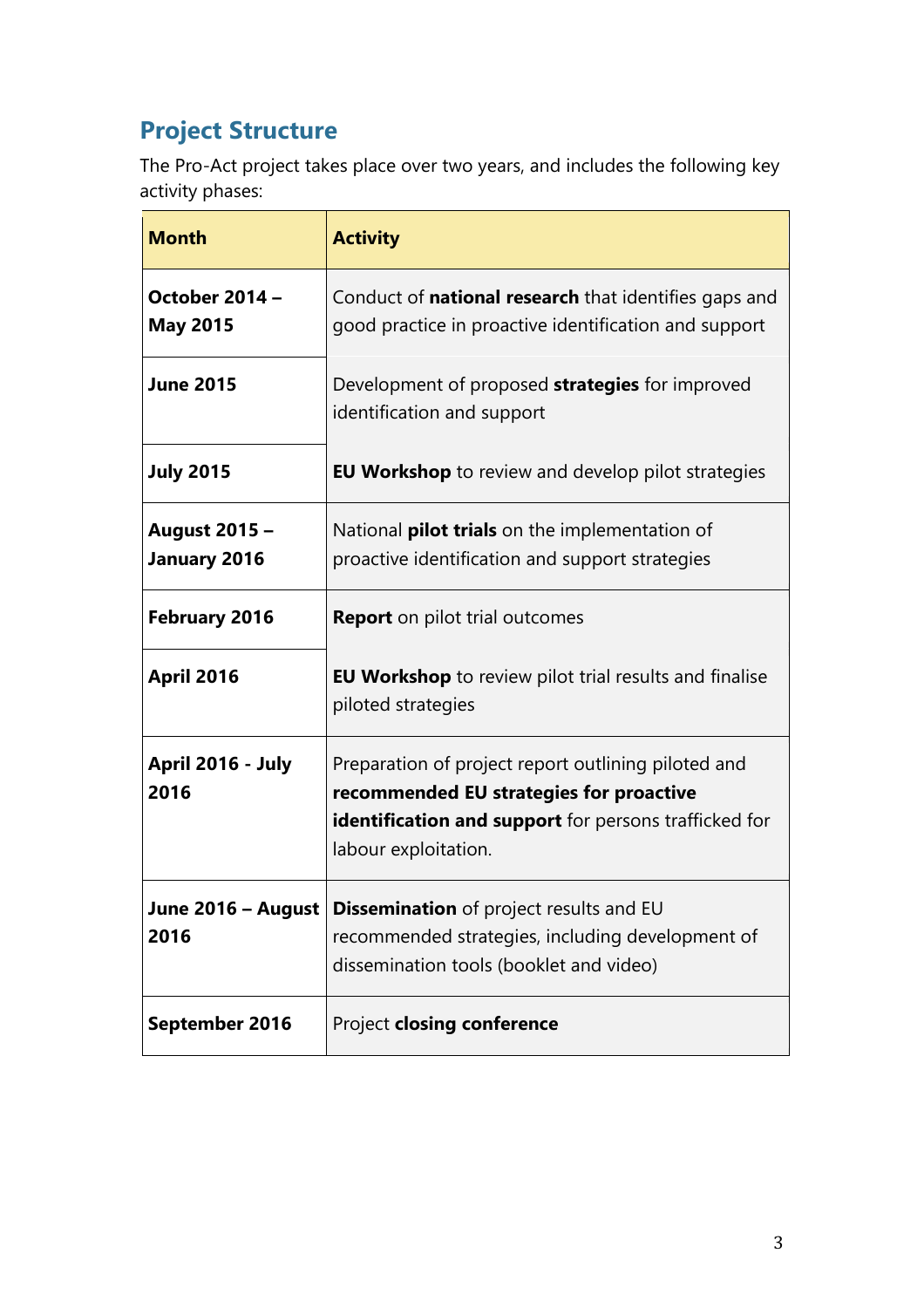### **Research Methodology**

The Pro-Act research carried out in the Netherlands, the UK and Romania maps trafficked persons' experiences of identification and support offered informally and formally in order to identify best practice and gaps. Research participants included trafficked persons and their support providers, organisations working with those vulnerable to trafficking, lawyers, government officials and academics. Research centres on understanding the way in which identification and support impact trafficked persons' rights.

Primary data has been gathered through two means:

- 1. One-to-one semi-structured interviews with people who have been trafficked and with frontline workers, academics, lawyers and Government officials.
- 2. Separate focus groups with trafficked persons and frontline workers.

Interviewees and focus group participants were chosen for their expertise in trafficked persons' needs, either through first hand experience of trafficking or by having worked with those trafficked for labour exploitation. Not all trafficked persons interviewed had entered formal anti-trafficking support structures.

Data was collected using a semi-structured interview questionnaire with standard prompting questions to obtain information relevant to the local context. Individual interviews were conducted in person or by telephone where this was the only option. Focus groups and interviews with trafficked persons were exclusively conducted in person.

Primary data was supplemented by secondary data gathered through case analysis, desk-based research on national law and policy frameworks and on analysis of existing approaches to identification and support of trafficked persons in multiple contexts. International legal principles on human trafficking have been used to provide a solid basis for framing research findings and recommendations.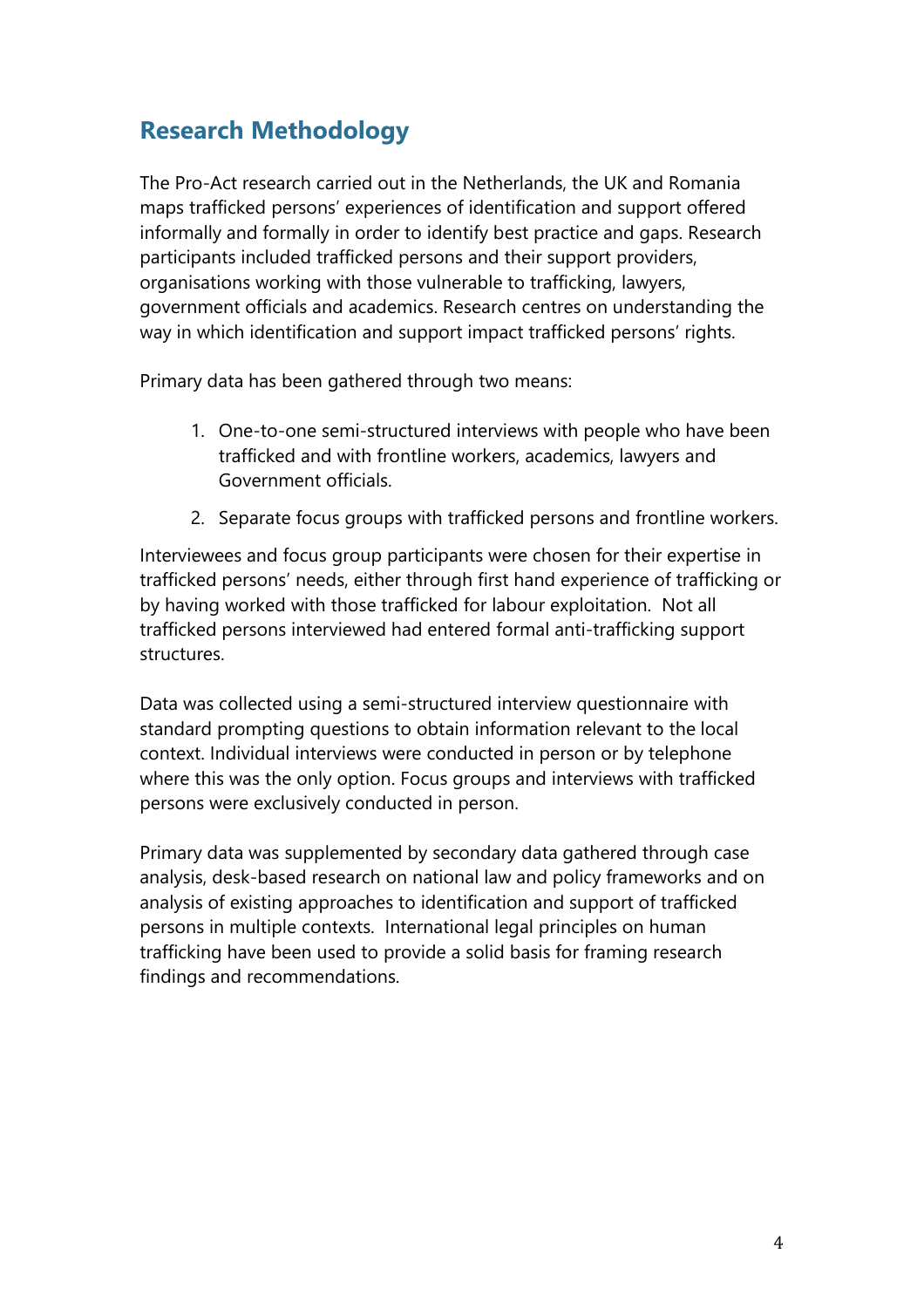### **Key Research Findings**

### **Identification**

The European Trafficking Convention requires States to adopt measures to identify victims, and to ensure its competent authorities are provided with persons trained and qualified to identify and help victims (Article 10). The Convention's Explanatory Report explains that 'competent authorities' includes police, labour inspectorates and immigration authorities, and that these authorities should collaborate with one another and with NGO support providers (para 129 – 130). Pro-Act partners understand identification to include both the initial detection of a person who has been trafficked, and the formal recognition of their status as a trafficked person by the State.

In each of the three Pro-Act countries, pro-active labour inspection, particularly when combined with multi-disciplinary cooperation (including labour inspectorates, NGOs and trade unions), increased the detection of those trafficked for labour exploitation. The research also found that law enforcement is increasingly aware of and equipped to identify trafficking for labour exploitation, and that national help-lines assist identification. Importantly, the research found that in all countries migrant communities play a vital role in identification and are the primary target for trafficked persons seeking help. Finally the research showed that NGOs in all three countries play a role in identifying trafficking for labour exploitation, albeit more limited than for cases of trafficking for sexual exploitation.

However, whilst labour inspection is considered an effective way of identifying victims of trafficking for labour exploitation, resource and remit constraints were shown to limit the effectiveness of labour inspectorates in all countries. Critically, the research shows a dangerous trend in the conflation of labour inspection with immigration control, to the detriment of efforts to identify trafficked persons. A lack of awareness of trafficking indicators among frontline responders, in particular local and national government agencies that come into contact with potential victims of trafficking on a regular basis, was also shown to prevent identification. Finally widespread social normalisation of exploitation was found to prevent victims from self-identifying as such.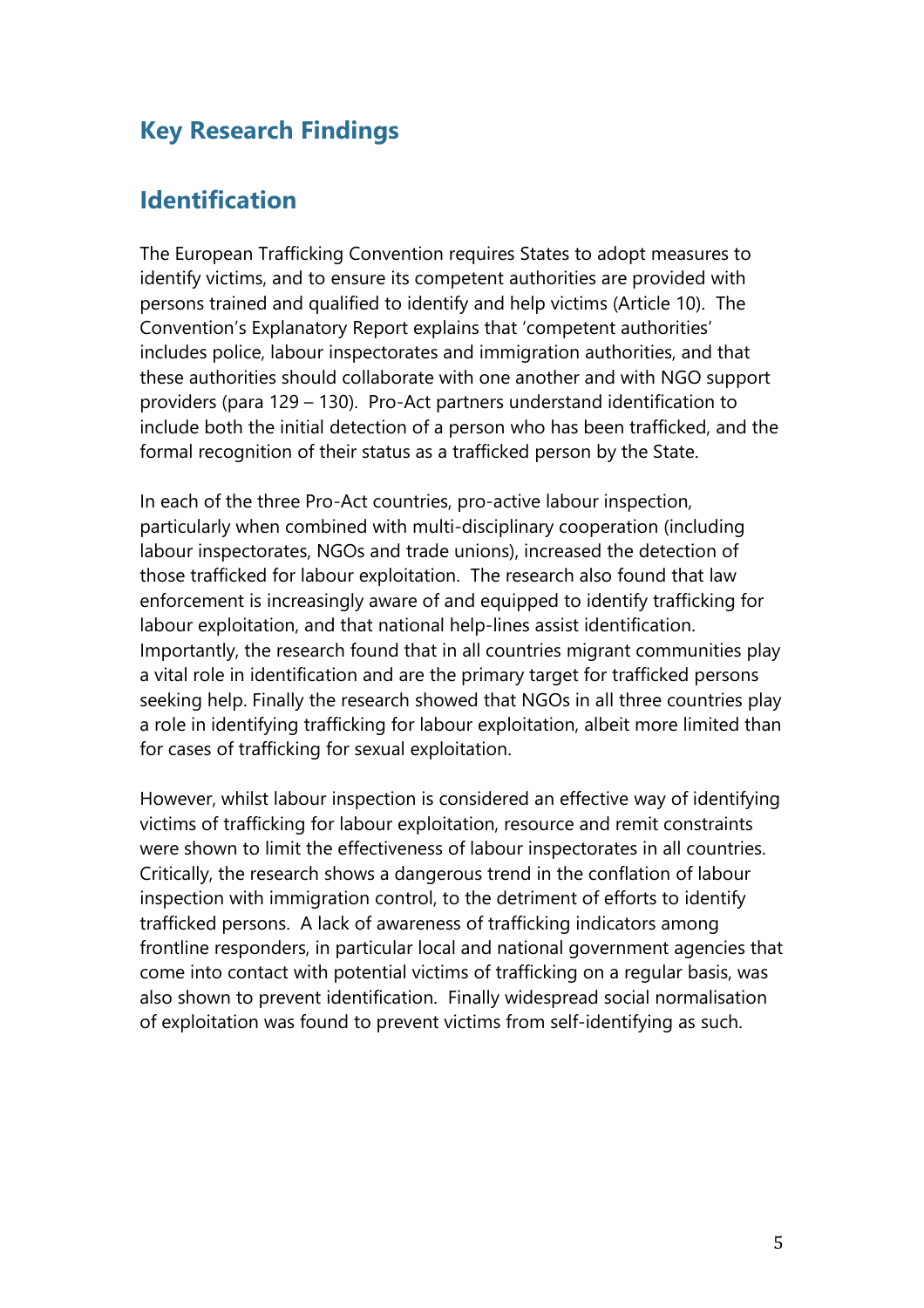#### **Recommendations**

- 1. Introduce or expand peer education<sup>2</sup> programmes as a means of improving detection;
- 2. Ensure information about labour rights and remedies, in relevant languages, reaches potential victims of trafficking for labour exploitation;
- 3. Create and strengthen multidisciplinary partnerships for detection and formal recognition;
- 4. Maintain distinction between labour inspection and immigration control;
- 5. Increase understanding of trafficking indicators amongst frontline workers;
- 6. Ensure labour inspection is pro-active and adequately resourced to encompass all sectors where trafficking for labour exploitation is prevalent.

### **Support**

 $\overline{a}$ 

Article 11 of the EU Trafficking Directive sets out the requirements for Member States to provide support as soon as the competent authorities have 'reasonable-grounds' to believe a person might be a victim of human trafficking. Such support must be provided on a 'consensual and informed' basis (Article 11(5)), and must not be made conditional on the victim's willingness to cooperation in the criminal investigation or prosecution (Article 11(3)). The European Trafficking Convention contains similar requirements, with the addition of access to education for children (Article 12 (1)). The Explanatory Report to the Convention also clarifies that, while the assistance can be provided in cooperation with non-governmental organisations, it is nevertheless the ultimate responsibility of the State (para 149).

The Pro-Act research found a wide range of support provided to victims of trafficking for labour exploitation in each of the project countries. In addition multi-disciplinary support provision is shown to enable often complex needs to be met in a number of cases.

However, in all three countries, victims of trafficking for labour exploitation showed limited understanding of their entitlements to support and some had not given genuine and ongoing consent to their engagement with the anti-

 $2$  This draws on examples of work encountered during the research that involves the engagement and training of 'peer educators' themselves from migrant communities that can then work with others within their community to ensure that information about labour rights is disseminated and access to remedies and advice is facilitated.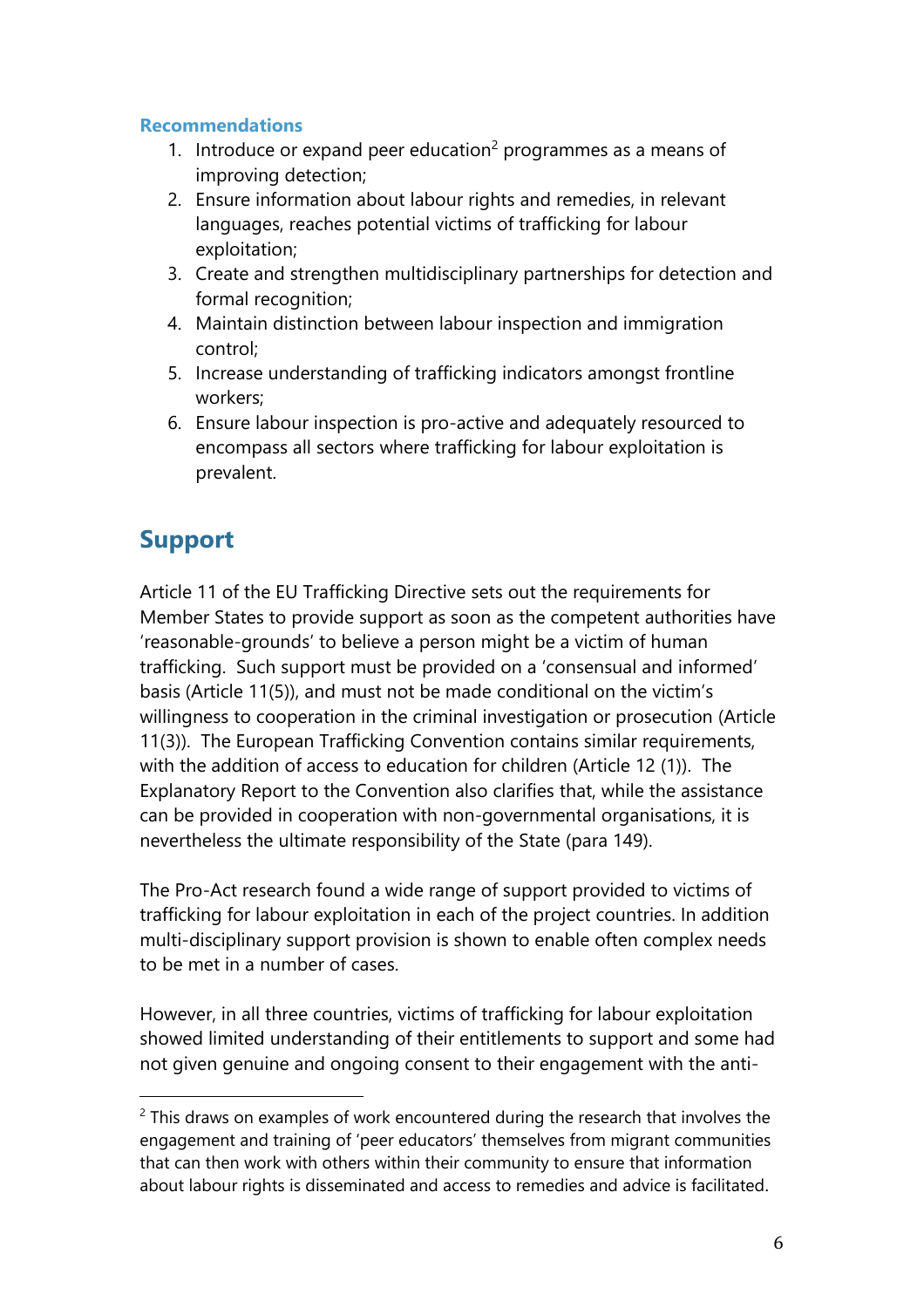trafficking system. This is particularly a problem where there is a perception that support is tied to cooperation with the authorities. Victims and service providers also found the length or level of support inadequate, and that support is not tailored to the needs of victims of trafficking for labour exploitation, particularly the differing needs of men and women.

#### **Recommendations**

- 1. Support should be empowering and meet the expressed needs of trafficked persons;
- 2. There should be continuous consent to engage in assistance programmes;
- 3. There is a need for research in to specific support needs of victims of labour exploitation and drivers of vulnerability.
- 4. Assign a dedicated case-worker to trafficked persons to facilitate access to support and benefits.

#### **Legal counselling and information**

The EU Trafficking Directive requires that Member States ensure victims of trafficking have access 'without delay to legal counselling' and to legal representation, including for the purpose of claiming compensation. Legal counselling and legal representation must be provided free of charge where the victim does not have sufficient financial resources (Article 12(2)). Similarly, the European Trafficking Convention requires States to provide victims with access to legal assistance and free legal aid under the conditions provided by internal law (Article 15).

The Pro-Act research found that legal advice and representation, particularly regarding criminal and civil proceedings, is available to some extent in all countries. Avenues to compensation are also available to victims in all countries.

In all three Pro-Act countries, expert legal advice is not always freely available to trafficked persons, particularly for advice outside of criminal processes and prior to engagement with the authorities. In addition, there are limited specialist lawyers for trafficked persons who are able to provide tailored and comprehensive advice, and advice is consequently often limited to narrow criminal justice or immigration issues. Numerous barriers to compensation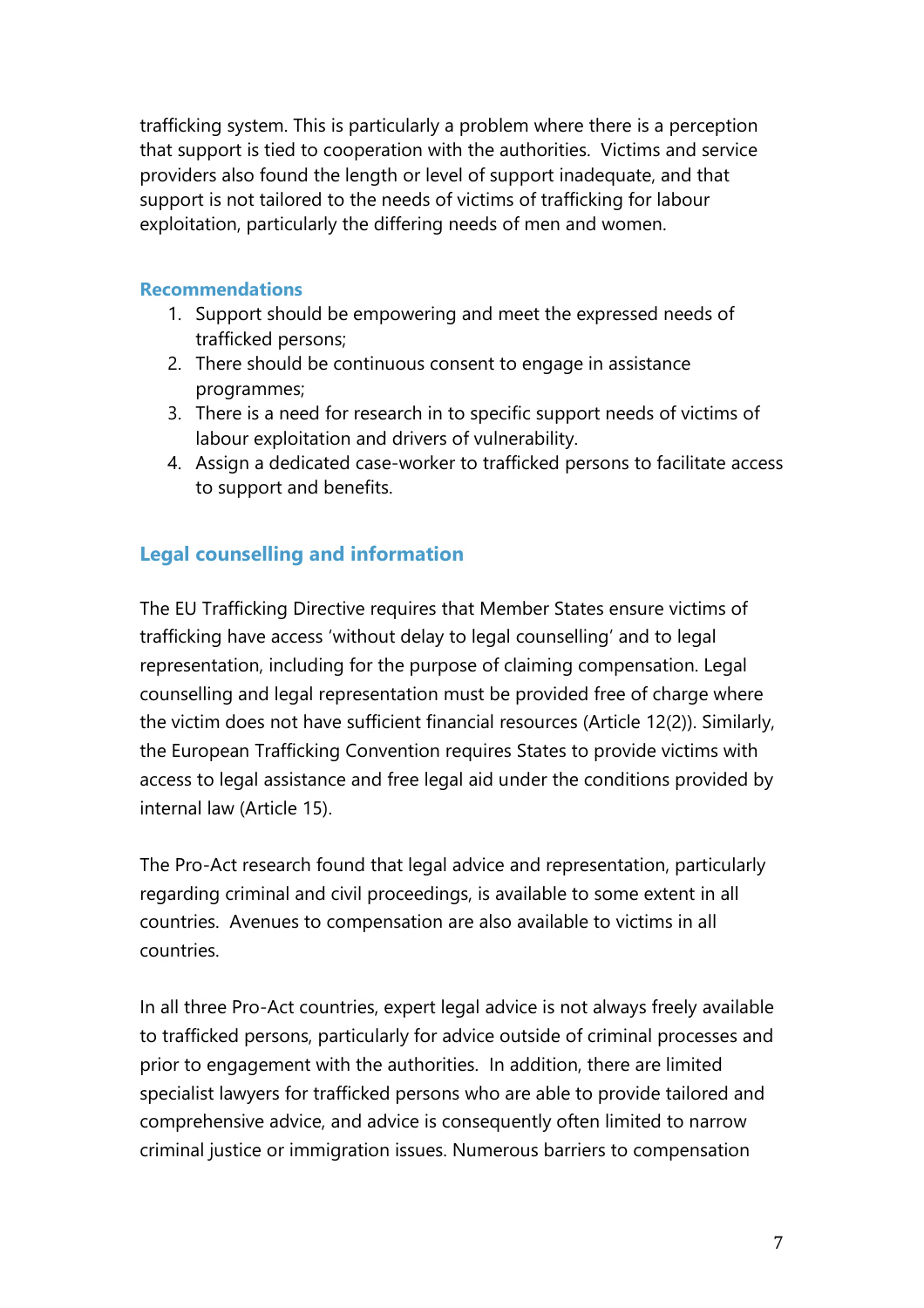were evidenced and few of those trafficked for labour exploitation are able to access and obtain compensation.

#### **Recommendations**

- 1. Improve access to compensation for victims of trafficking for labour exploitation by:
	- a. Broadening the knowledge of frontline staff of all possible legal avenues available to victims of labour exploitation;
	- b. Ensuring trafficked persons are informed of all avenues for legal redress and are assisted to access appropriate remedies;
	- c. Ensuring assets and fines from perpetrators are used to compensate trafficked persons for abuses suffered.
- 2. Improve access to legal advice by strengthening networks of specialist lawyers.

#### **Psychological assistance**

Under Article 11 and Recital 20 of the EU Trafficking Directive the support to be provided to trafficked persons includes psychological assistance, and treatment is to be provided in accordance with the individual's assessed needs. Article 12 of the European Trafficking Convention requires States to adopt such measures as are necessary to assist victims in their physical, psychological, and social recovery.

Psychological assistance is available to a varying extent through the official support system in all three Pro-Act partner countries. Non-governmental support providers shared best practice examples of psychological assistance that empowers trafficked persons, and ensures their independence and involvement in their own recovery.

In all project partner countries, however, male victims are less likely to enter into psychological assistance programmes and are perceived by service providers to have less need for such assistance than female victims. Language barriers, including access to interpreters and appropriate interpretation also limits the provision and quality of psychological support.

#### **Recommendations**

1. Psychological assistance should be tailored to trafficked persons' individual needs and explained in a way that highlights its value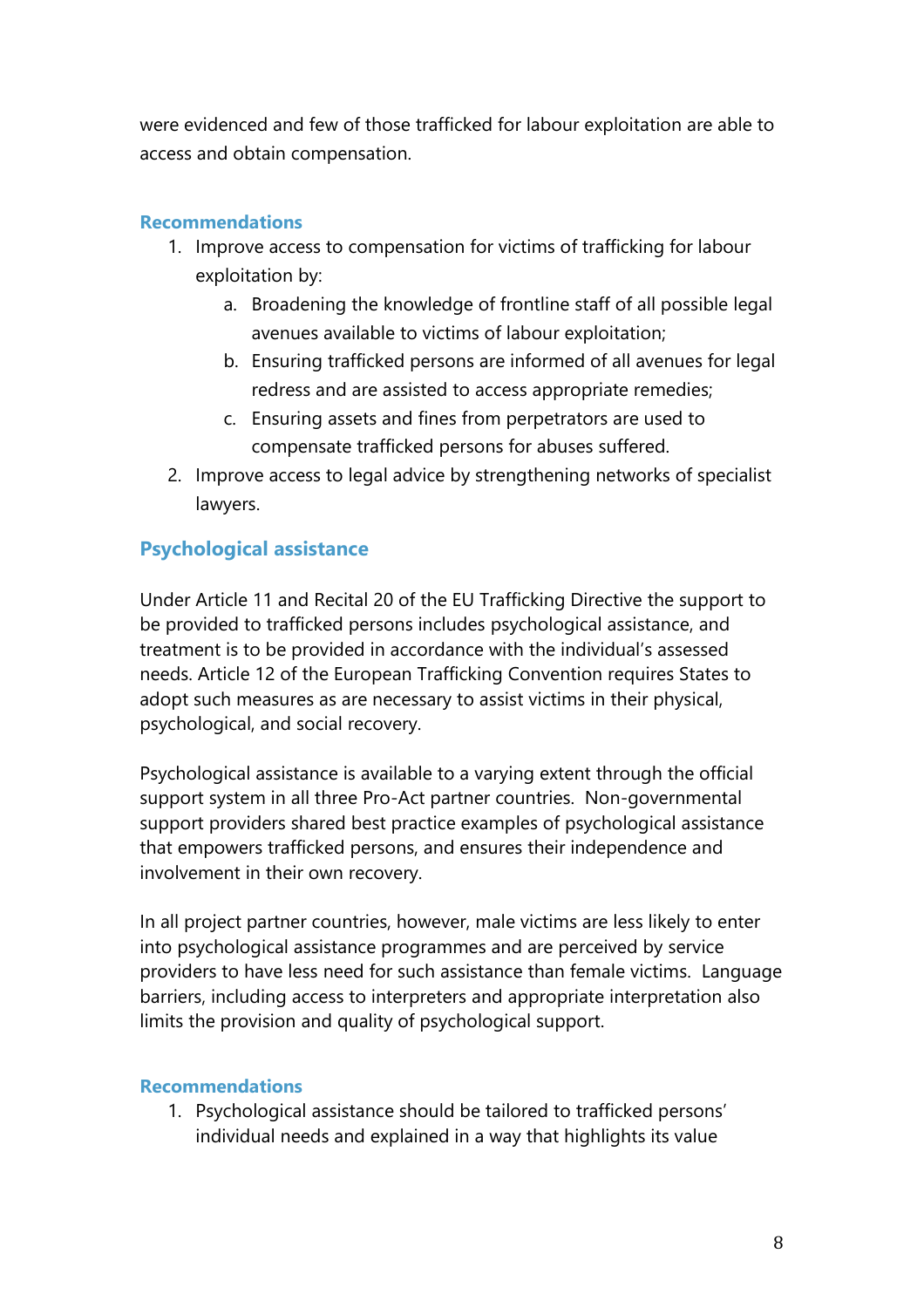- 2. Standards for ethical and effective interpretation should be applied during therapy sessions
- 3. Efforts should be made to improve understanding of specific psychological support needs of those trafficked for labour exploitation.

#### **Reintegration**

International guidance highlights the desirability of allowing victims of trafficking the right to work as a means of restoring agency and autonomy. Article 12(4) of the European Trafficking Convention requires States to adopt rules governing the access of victims lawfully resident in the State territory to the labour market, to vocational training, and to education. The Explanatory Report to the Convention notes that these measures are considered desirable for empowering victims and helping them to reintegrate into society, but emphasises that this provision does not itself create a right to work.

In each of the Pro-Act countries, trafficked persons who wish to return to their country of origin are provided reintegration assistance facilitated by NGOs or the International Organisation for Migration. Where trafficked persons remain in the country of destination, ongoing support was shown to facilitate integration. The research found examples of employability assistance that helps trafficked persons develop skills and facilitate access to work appropriate to their skills. As trafficked persons often express a strong need and desire to work, the permission to work for some formally identified victims was viewed as beneficial.

However, there is very little funding for move on options, as a result of which support is limited. Weak assistance programmes combined with barriers to accessing safe work and accommodation, mean trafficked persons in all three countries are extremely vulnerable to re-trafficking. Finally, limitations on the right to work, and on access to welfare, causes significant hardship to trafficked persons, most notably in the UK and Romania.

#### **Recommendations**

- 1. Develop models of ongoing support for trafficked persons following the initial assistance period;
- 2. Enhance transnational networks of service providers to support trafficked persons return to countries of origin;
- 3. Record re-trafficking data to help assess identification and support systems and understand and prevent re-trafficking;
- 4. Offer comprehensive employability services to trafficked persons as appropriate;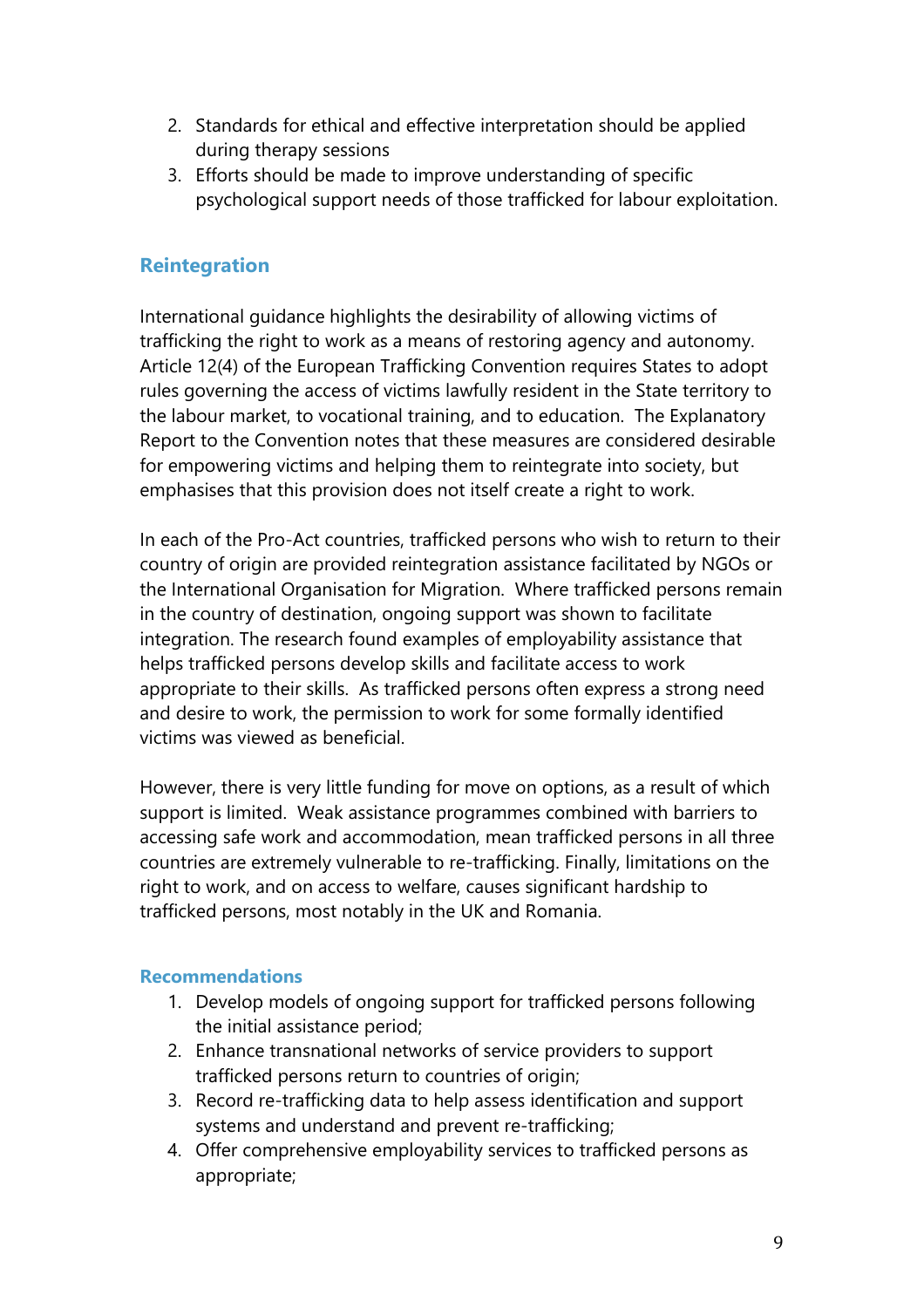5. Provide financial support to trafficked persons until they are ready to return to employment;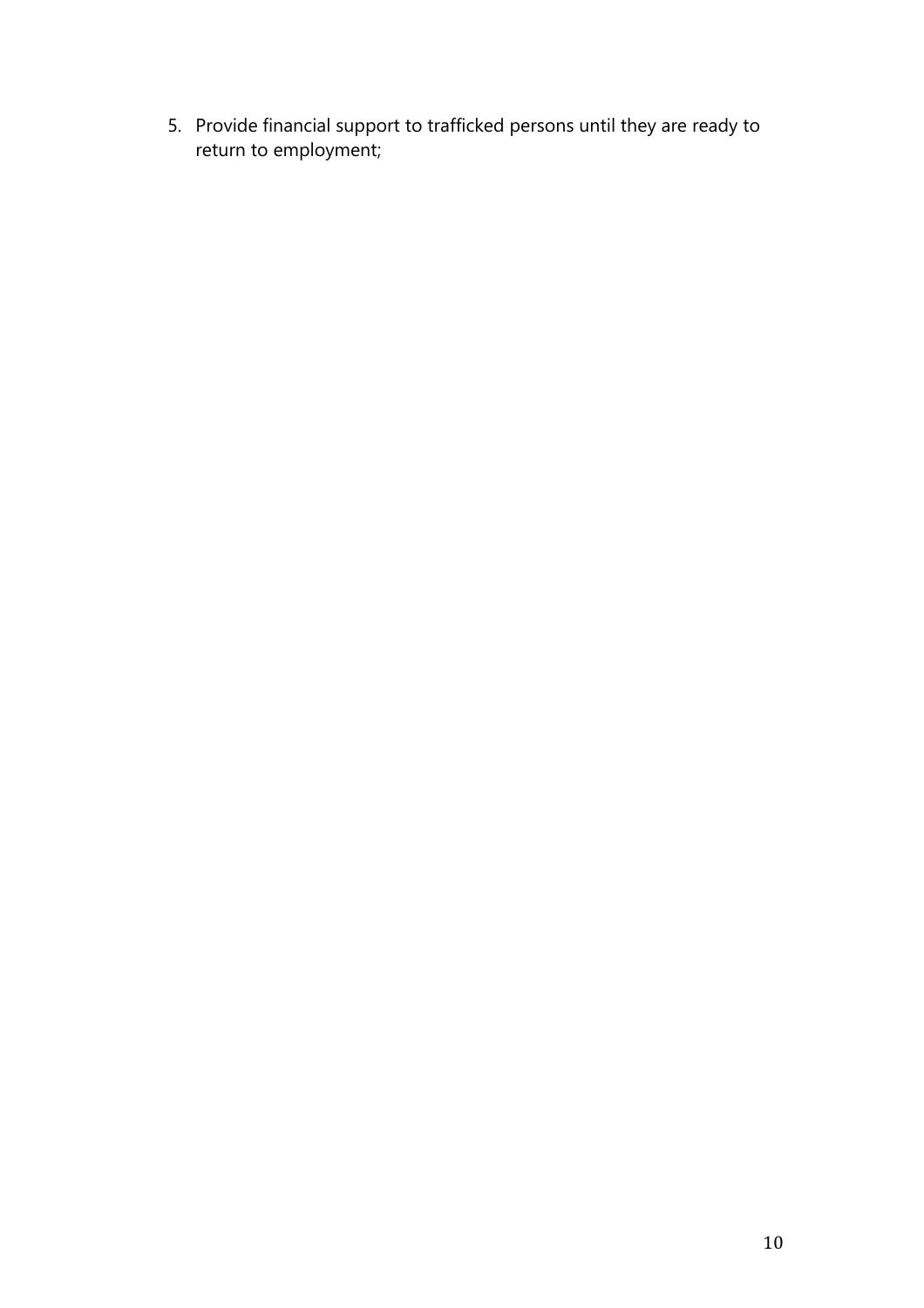# **Pilot Strategies**

The primary output of the Pro-Act Project is **Strategies for Proactive Identification and Support for Victims of Trafficking for Labour Exploitation** designed for implementation across the EU. The final Strategies will be published following an initial pilot phase in the Pro-Act partner countries.

The following strategy proposals draw on the findings of the Pro-Act partner research and secondary data analysis. These five draft strategies will be discussed at the Pro-Act European workshop on 2-3 July 2015. It is not anticipated that every strategy will be piloted in every project country. Considerations in drafting these strategies include:

- a) The relevance and salience of identified gaps in each of the project countries;
- b) The ability to tailor strategies to the national context;
- c) The length of the pilot period and ability to achieve measurable outcomes in that period;
- d) The resources available to partners during the pilot period; and
- e) The extent to which strategies rely on external stakeholders for their implementation and success.

The aim of the Pro-Act European workshop is to gather input from expert participants into these and other potential strategies. The project partners welcome both opinions on the proposed strategies, and proposals for alternative strategies, based on the expertise and experience of workshop participants.

#### **Strategy 1 Access to information, improved detection and remedies**

- a) Produce and disseminate **information about labour rights and remedies** to potential victims of trafficking for labour exploitation:
	- I. Offering concrete solutions to common violations;
	- II. Providing avenues for support to claim rights; and
	- III. In understandable format and languages.
- b) Introduce or expand 'peer education' programmes, **based on a common 'peer education' format,** as a means of improving detection. Peer educators will be from the same national and/or cultural group as potential trafficked persons, and have experience in the provision of social support or advice.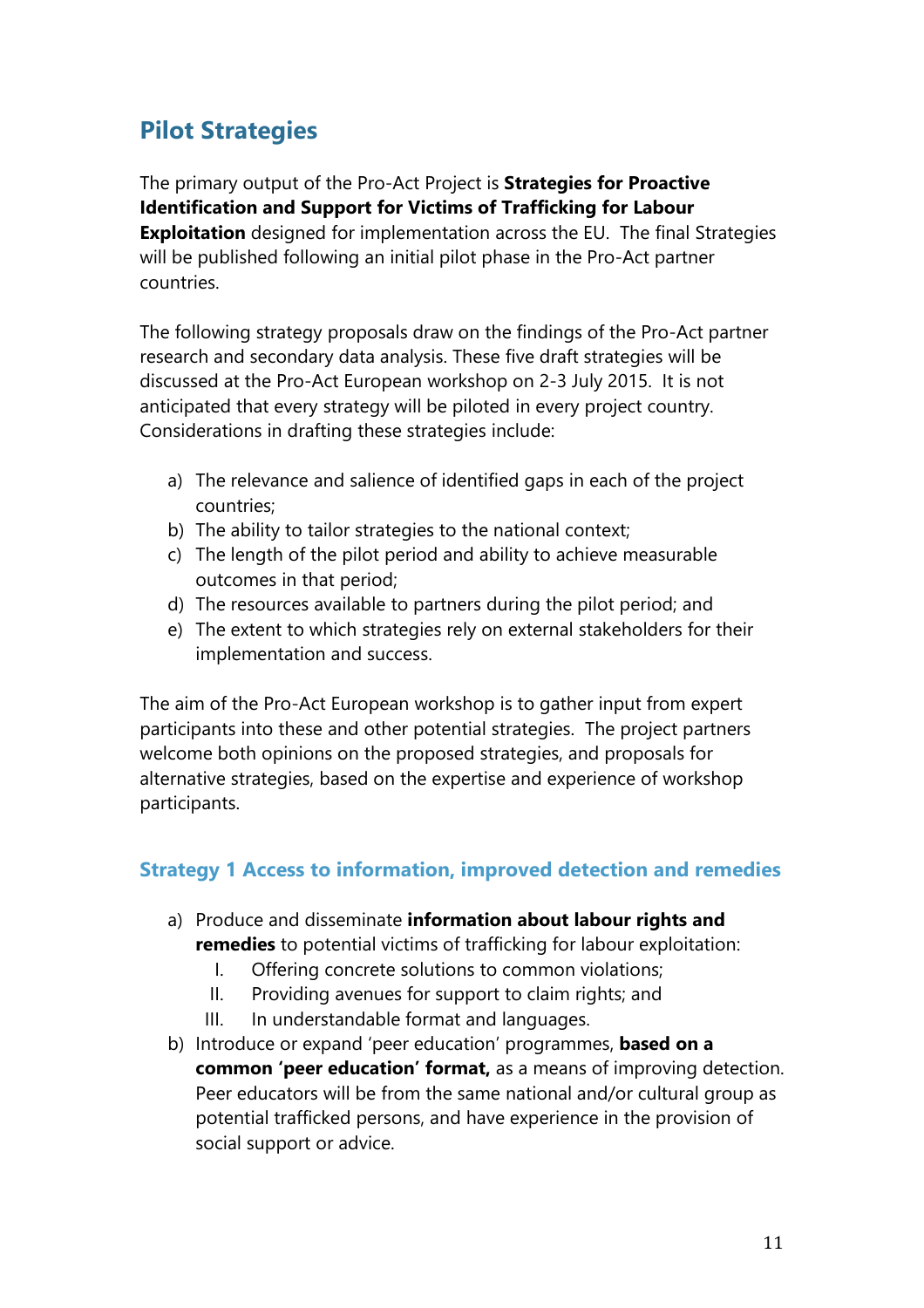**Aim**: Potential victims of trafficking are aware of their labour rights and are assisted to assert such rights

**Objective**: Information about labour rights reaches individuals vulnerable to trafficking and they are detected and supported when facing situations of exploitation

**Output:** Clear information on rights and remedies is produced and disseminated among vulnerable workers; peer educators share information in work places and through social media or cultural exchanges with vulnerable workers.

**Outcome**: Potential victims of trafficking are aware of their labour rights and receive assistance to assert their rights; Increased numbers of trafficked persons are detected.

**Key stakeholders**: peer educators, migrant community organisations, NGOs, trafficked persons

#### **Strategy 2 Improve access to expert legal counselling and redress**

- a) Produce and disseminate **information about legal rights and avenues for legal redress** to trafficked persons in appropriate formats.
- b) Provide frontline workers with **training on avenues for legal redress, legal information and signposting trafficked persons to specialist counselling**.
- c) Nurture networks of specialist lawyers to facilitate the pooling of resources such as sharing case law and best practice, strengthen remedies and widen legal expertise.
- d) Work with specialist lawyers to provide training to lawyers in rightsbased approaches to legal counselling for trafficked persons, to ensure more victims of trafficking receive high quality legal assistance.

**Aim**: Improve access to legal rights and redress for victims of trafficking for labour exploitation

**Objective**: Trafficked persons know their rights and are assisted in accessing rights and remedies through legal systems

**Output:** Networks of expert legal advisors are established and supported; Service providers are trained in legal remedies and connected to specialist lawyers; information about rights, obligations and remedies is created and disseminated amongst trafficked persons.

**Outcome**: Trafficked persons receive status, compensation, redress, remedy. **Key stakeholders**: Lawyers, frontline workers.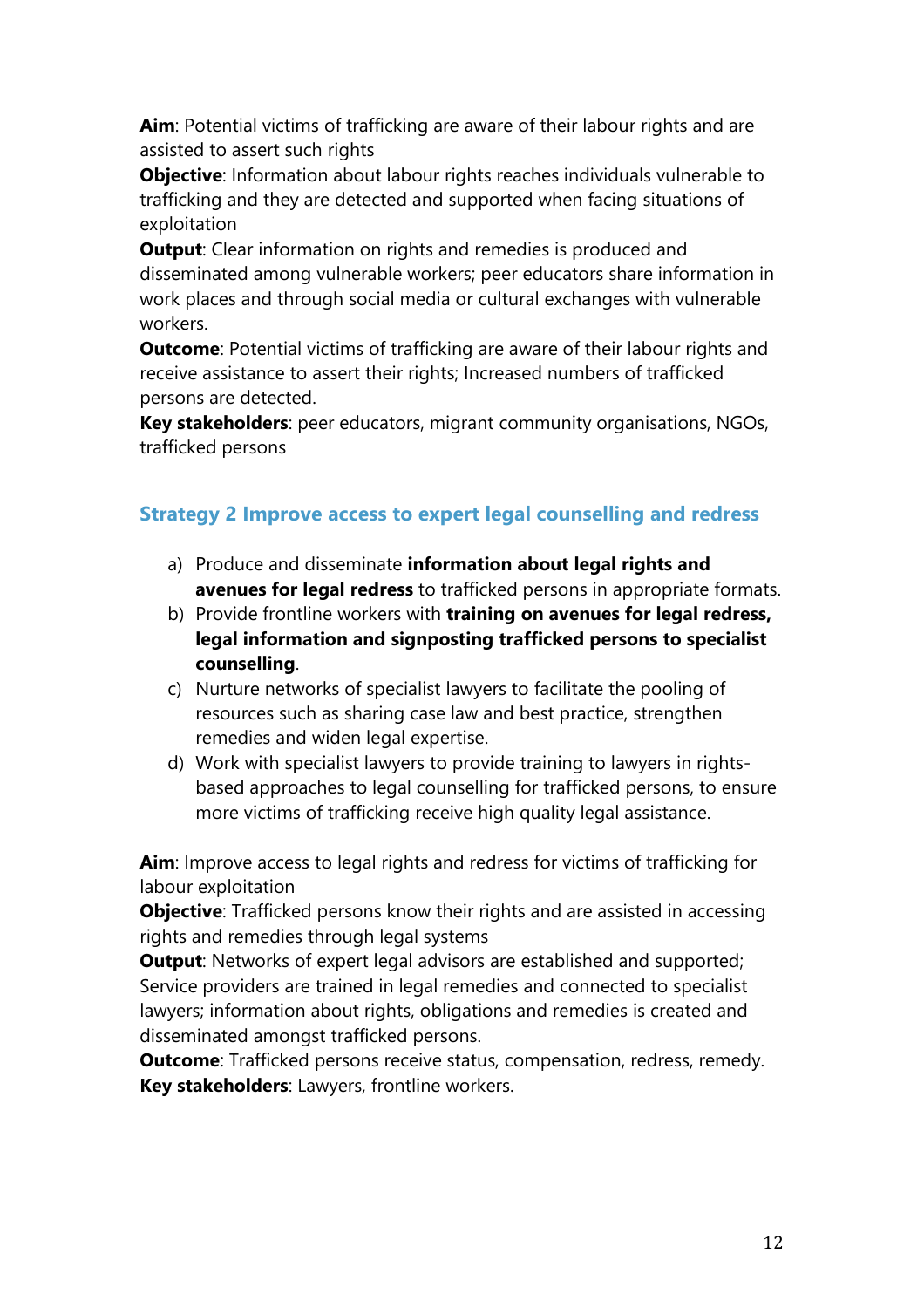#### **Strategy 3 Empowering support based on the needs of trafficked persons**

- a) Carry out **needs and risk assessments** with trafficked persons upon entry to support systems and re-evaluate such assessments throughout support. Assessments should take in to account the gendered needs of trafficked persons and the particular support needs of victims of trafficking for labour exploitation.
- b) Develop **a protocol** that clearly sets out the terms of assistance programmes, ensures that victims are aware of the support to which they are entitled and establishes duties and obligations on the part of all parties.

**Aim**: Ensure support for victims of trafficking for labour exploitation is empowering and meets their expressed needs

**Objective**: Trafficked persons are informed and active partners in the process of assistance; assistance is tailored to the needs of victims of trafficking for labour exploitation

**Output**: Detailed format for needs and risk assessment in cases of trafficking for labour exploitation; Preparation of a protocol for engagement with those trafficked for labour exploitation; Continuous engagement on the terms of the 'protocol' during assistance to trafficked persons;

**Outcome**: Trafficked persons receive support on the basis of need and are partners in such support.

**Key Stakeholders**: Service providers, trafficked persons.

#### **Strategy 4 Tailored and diverse psychological assistance**

- a) Ensure **comprehensive psychological needs assessments** are conducted for all trafficked persons;
- b) **Adopt new methods** of introducing trafficked persons to the concept of psychological support that highlights its value.
- c) Prepare a **support framework according to need** that includes a range of psychological support methods for use at different stages of therapy, including: psychotherapy, family counselling, group therapy befriending, coping techniques, well-being information.
- d) Continuously evaluate counselling outcomes based on a **trusted evaluation framework.**
- e) Apply **standards for ethical and effective interpretation** during therapy sessions

**Aim**: Deliver psychological support in a way that is understandable, relevant and valuable to trafficked persons and that respects their safety and integrity.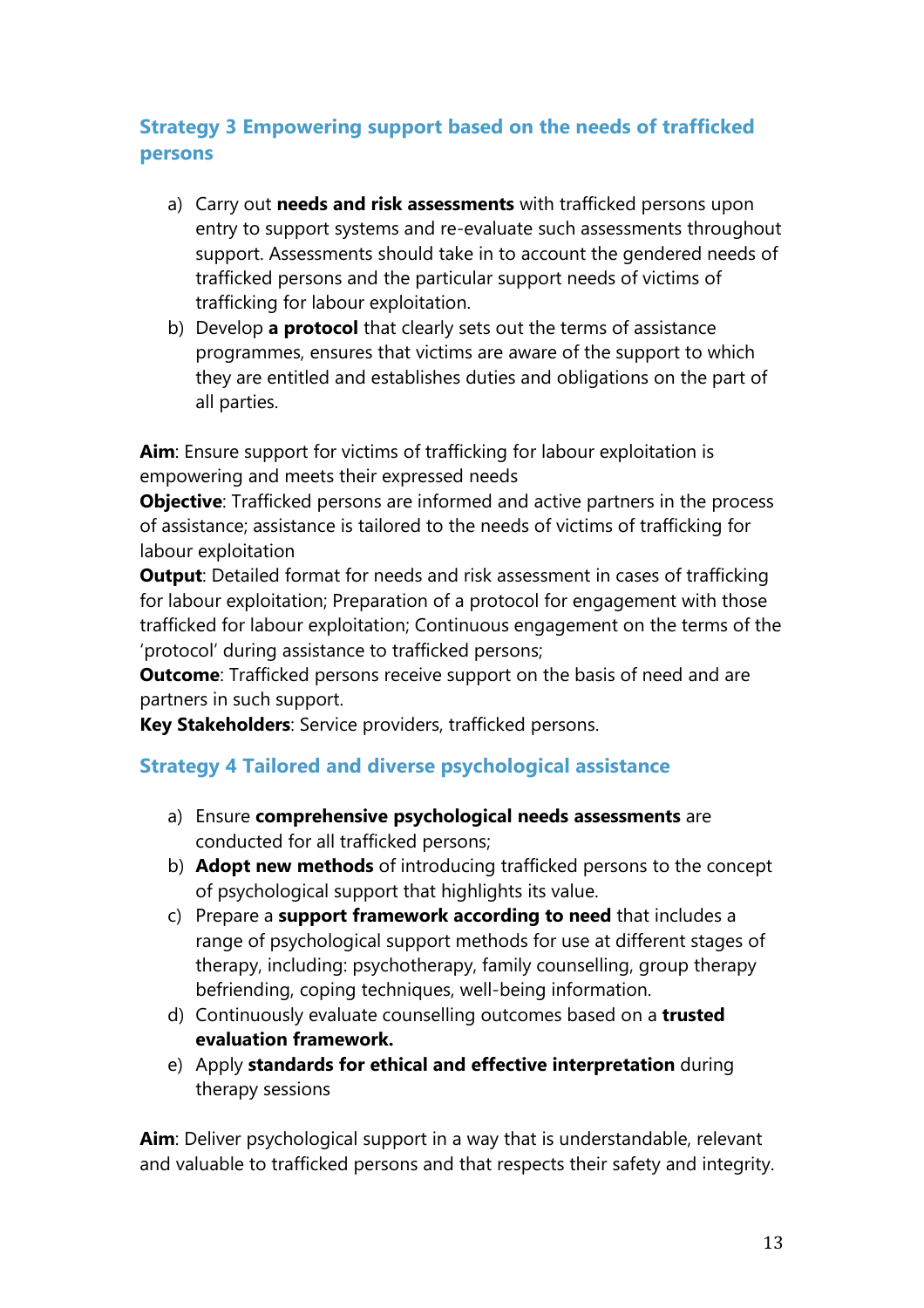**Objective**: Improved take up and impact of psychological support on victims of trafficking for labour exploitation.

**Output:** Psychological support for victims of trafficking for labour exploitation delivered tailored to needs, and linked to a set of options for trafficked persons; Monitoring and evaluation of psychological support contributes to revisions of support on the basis of need; guidance on ethical interpretation is produced and followed;

**Outcome**: More victims of trafficking for labour exploitation take up psychological support that is effective and that meets their needs.

**Key Stakeholders**: service providers, interpreters, psychological support providers.

#### **Strategy 5 Supporting access to benefits and appropriate employment**

- a) Support trafficked persons to enter appropriate employment by establishing an **employability map of services** to meet their needs, including:
	- I. CV workshops;
	- II. Skill focused volunteer placements;
	- III. IT and English classes
- b) Work with local and national government agencies to ensure that trafficked persons are assigned a single welfare support case-worker to facilitate access to benefits and employment.
- c) Develop an employment empowerment programme that aims to build trafficked persons self-esteem to seek employment.

**Aim**: Trafficked persons are empowered to enter employment that respects their rights and meets their needs.

**Objective**: Employability assistance seek to draw on trafficked persons skills and help them to gain skills needed for the workplace.

**Output:** A employability 'map' is produced that sets out employment needs of individual trafficked persons, including CV development; IT skills; language requirements; and skill related volunteering experience needed; Trafficked persons are provided assistance in accessing appropriate employment; Trafficked persons are assigned a welfare support caseworker to facilitate access to benefits

**Outcome**: More trafficked persons find jobs that are empowering and tailored to their skills and needs.

**Key Stakeholders:** frontline responders, skills providers, welfare officials.